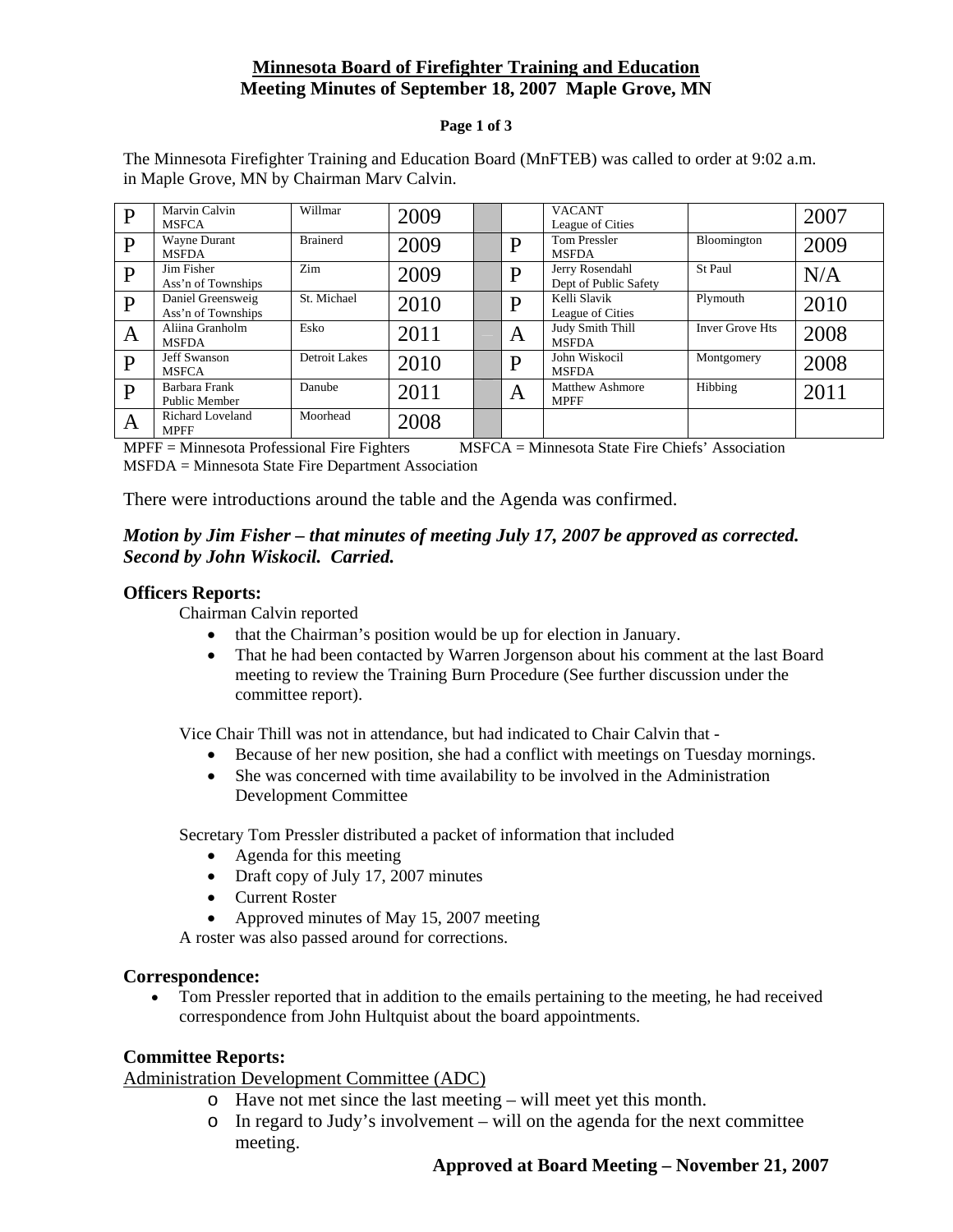#### **Minnesota Board of Firefighter Training and Education Meeting Minutes of September 18, 2007 Maple Grove, MN Page 2 of 3**

# Training/Instructor Qualifications Committee

- Training Burn Procedure
	- o Chair Calvin reported that MnSCU was concerned about comments on their developed Training Burn Procedure which is referenced in state statute (under DNR). There are two laws  $- (1)$  DNR approves burn standards and  $(2)$ MnBFT&E approves training standards.
	- o Private Fire Instructors follow the standard, but do not specify the criteria of qualifications for those conducting a burn.
	- o The same DNR permit for brush is used, but there is a box to check at the bottom about MnSCU.
	- o MnSCU does not need to be used, but the standard must be followed.
	- o Some discussion about burn training levels which were stated as
		- $\blacksquare$  Level 1 Students in a room and demonstrate fire behavior
		- $\blacksquare$  Level 2 Room has fire and students go in to extinguish
		- $\blacksquare$  Level 3 Students respond with engine and equipment to simulate response and extinguishment.
	- o The DNR statute indicates that the burn must follow DNR Guidelines.
	- $\circ$  The Burn Document was e-mailed to the Board on 1/23/07. It will be resent to the Board.
	- o Question of whether the procedure is under the purview of the Board and consensus is that it is under curriculum approval.
	- o The committee will discuss further at their next meeting.
- Other items
	- o Training is still not consistent across the state
		- Some are still using the 1403A, 1403B (standards for requirements to attack a structural fire) terminology, but are in the process of converting all to 1001 (Firefighter Requirements Standard)
		- There is no upper level Fire Training Advisory Committee, but each college has an advisory committee. Each college president oversees the training.
	- o Board should have an official listing of the courses approved with specific names, date approved by the Board, and a record of any revisions and/or evaluations of the course. Similarly, the instructors certified to teach the course should be tracked.

# **Unfinished Business**

Board Vacancy Report

• Currently only one opening exists (League of Cities).

Mission Statement – Aliina indicates she has a rough draft and will be discussed in the future.

### Presentation to Conferences

• MSFCA Conference is scheduled in October – Mary Calvin will be in attendance.